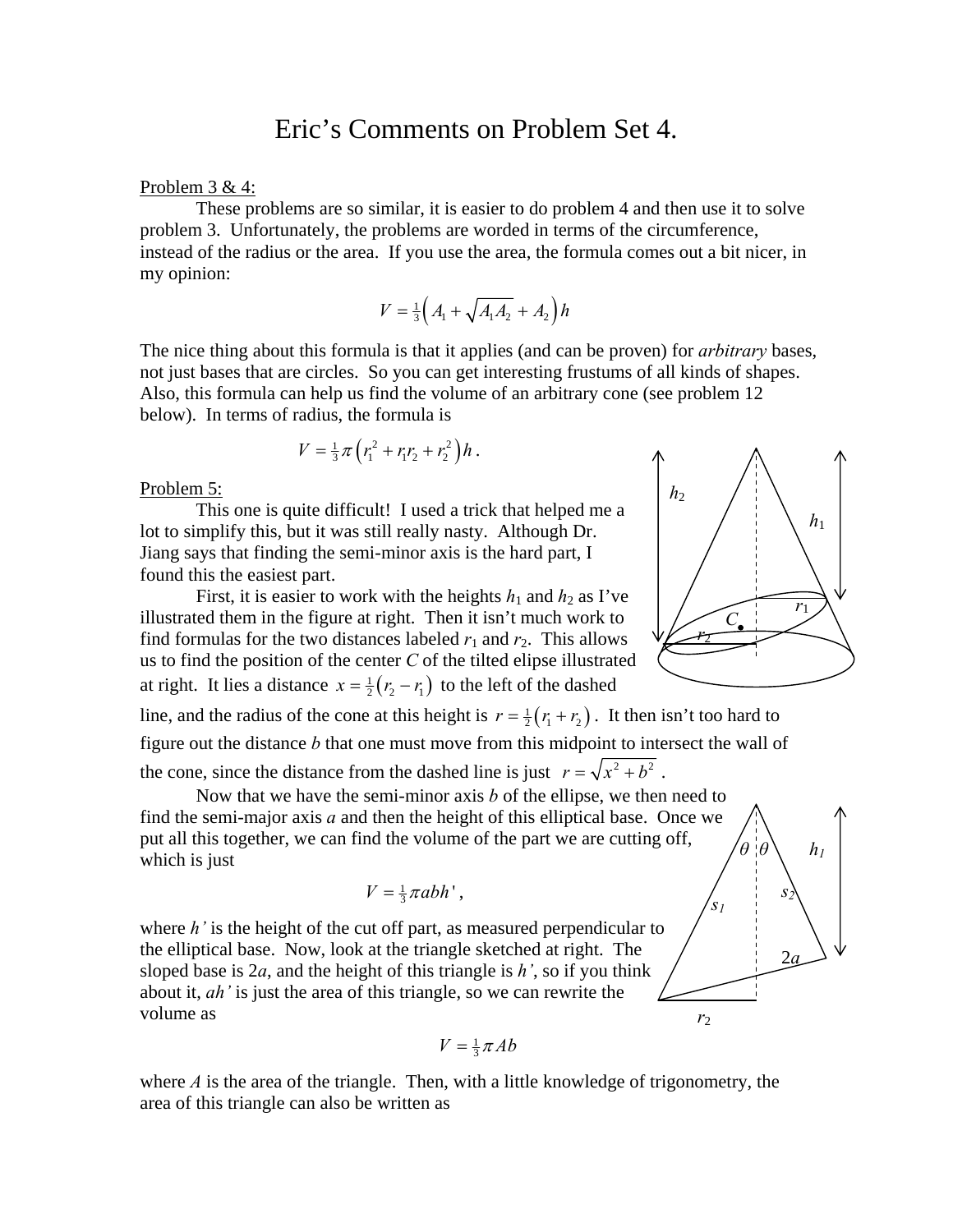$$
A = \frac{1}{2} s_1 s_2 \sin(2\theta),
$$

where  $2\theta$  is the apex angle of the triangle. A little more trigonometry and algebra, and soon you'll have the formula for the cut off portion of the cone, namely

$$
V = \pi r^2 (h_1 h_2)^{3/2} / 3h^2
$$

You can then rewrite this in terms of the original definitions of  $h_1$  and  $h_2$ , if you want to, and then subtract it from the volume of the total cone to get the portion you want.

# Problem 9 & 10:

 Problem 9 requires a bit of geometry to find the height of a regular tetrahedron. If you call the edge length *s*, then it isn't too hard to find the area of an equilateral triangle of side *s*. If you then realize that the point *P* is one-third of the way up from the base to the apex of the triangle, and that the last vertex of the tetrahedron is directly above *P*, you should be able to use the distance formula to figure out how high the tetrahedron is. Write your answer in terms of *s* in general, before plugging in specific numbers.



 Problem 10 is very easy once you have problem 9. Simply notice that the piece you are removing is a regular tetrahedron one-third the size of the original.

## Problem 11

 As I have communicated to Dr. Jiang, this problem is ill-defined. The shapes of intermediate cross-sections is not defined. It is not even clear if the shape described is a polyhedron at all. It is impossible to get a "correct" answer to an inadequately defined problem, so I recommend not doing this problem.

#### Problem 12

 The solution that Dr. Jiang is recommending for this problem is nice, and not too hard (though a calculator is not really needed for part 6). The method he is recommending is basically using a calculus concept called integration. It is straightforward, and it works.

 Here is another interesting method. Consider a cone with arbitrary base of area *A*<sup>1</sup> and height  $h_1$ . The base need not be a circle. It should be obvious that if you stretch the cone by increasing  $h_1$ , then the volume will increase proportionally. Similarly, if you stretch the base by, say, increasing both dimensions by a factor of 2, then both the area and the volume will increase by a factor of 4. In other words, the volume of this cone will be

$$
V_1 = k A_1 h_1
$$

where the constant  $k$  is unknown. Now, consider taking this cylinder and cutting off a portion of the top to form a frustum. The piece you cut off will be given by

$$
V_2 = kA_2 h_2
$$

The final volume will be the difference between these two,